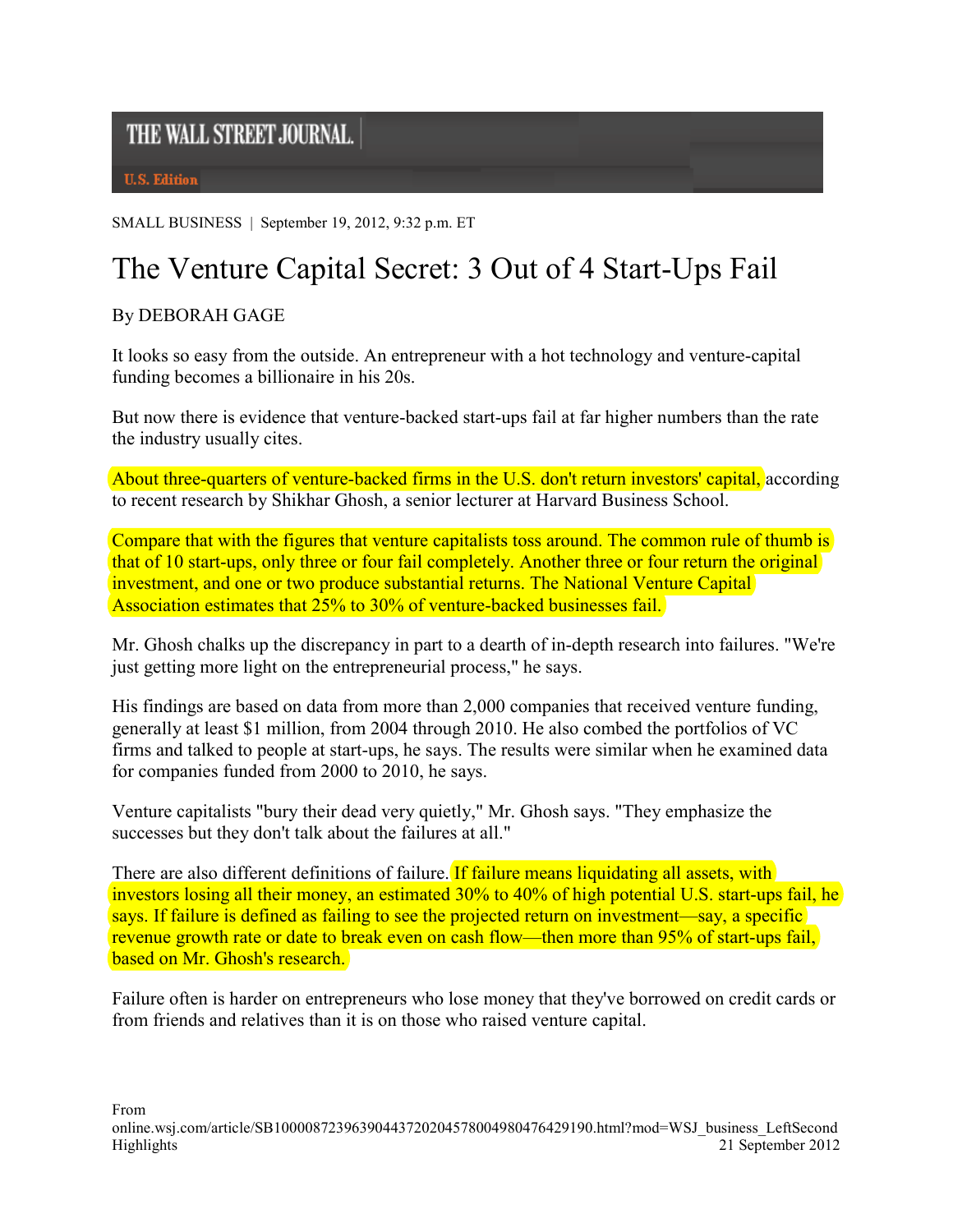"When you've bootstrapped a business where you're not drawing a salary and depleting whatever savings you have, that's one of the very difficult things to do," says Toby Stuart, a professor at the Haas School of Business at the University of California, Berkeley.

Venture capitalists make high-risk investments and expect some of them to fail, and entrepreneurs who raise venture capital often draw salaries, he says.

Consider Daniel Dreymann, a founder of Goodmail Systems Inc., a service for minimizing spam. Mr. Dreymann moved his family from Israel in 2004 after co-founding Goodmail in Mountain View, Calif., the previous year. The company raised \$45 million in venture capital from firms including DCM, Emergence Capital Partners and Bessemer Venture Partners, and built partnerships with AOL Inc., AOL -0.44% Comcast Corp., CMCSA +1.50% and Verizon Communications Inc. VZ +0.79% At its peak, in 2010, Goodmail had roughly 40 employees.

But the company began to struggle after its relationship with Yahoo Inc. YHOO -0.60% fell apart early that year, Mr. Dreymann says. A Yahoo spokeswoman declined to comment.

In early 2011 an acquisition by a Fortune 500 company fell apart. Soon after, Mr. Dreymann turned over his Goodmail keys to a corporate liquidator.

All Goodmail investors incurred "substantial losses," Mr. Dreymann says. He helped the liquidator return whatever he could to Goodmail's investors, he says. "Those people believed in me and supported me."

How well a failed entrepreneur has managed his company, and how well he worked with his previous investors, makes a difference in his ability to persuade U.S. venture capitalists to back his future start-ups, says Charles Holloway, director of Stanford University's Center for Entrepreneurial Studies.

David Cowan of Bessemer Venture Partners has stuck with Mr. Dreymann. The 20-year venture capitalist is an "angel" investor in Mr. Dreymann's new start-up, Mowingo Inc., which makes a mobile app that rewards shoppers for creating a personal shopping mall and following their favorite stores.

"People are embarrassed to talk about their failures, but the truth is that if you don't have a lot of failures, then you're just not doing it right, because that means that you're not investing in risky ventures," Mr. Cowan says. "I believe failure is an option for entrepreneurs and if you don't believe that, then you can bang your head against the wall trying to make it work."

Overall, nonventure-backed companies fail more often than venture-backed companies in the first four years of existence, typically because they don't have the capital to keep going if the business model doesn't work, Harvard's Mr. Ghosh says. Venture-backed companies tend to fail following their fourth years—after investors stop injecting more capital, he says.

Of all companies, about  $60\%$  of start-ups survive to age three and roughly 35% survive to age 10, according to separate studies by the U.S. Bureau of Labor Statistics and the Ewing Marion Kauffman Foundation, a nonprofit that promotes U.S. entrepreneurship. Both studies counted

From

online.wsj.com/article/SB10000872396390443720204578004980476429190.html?mod=WSJ\_business\_LeftSecond Highlights 21 September 2012